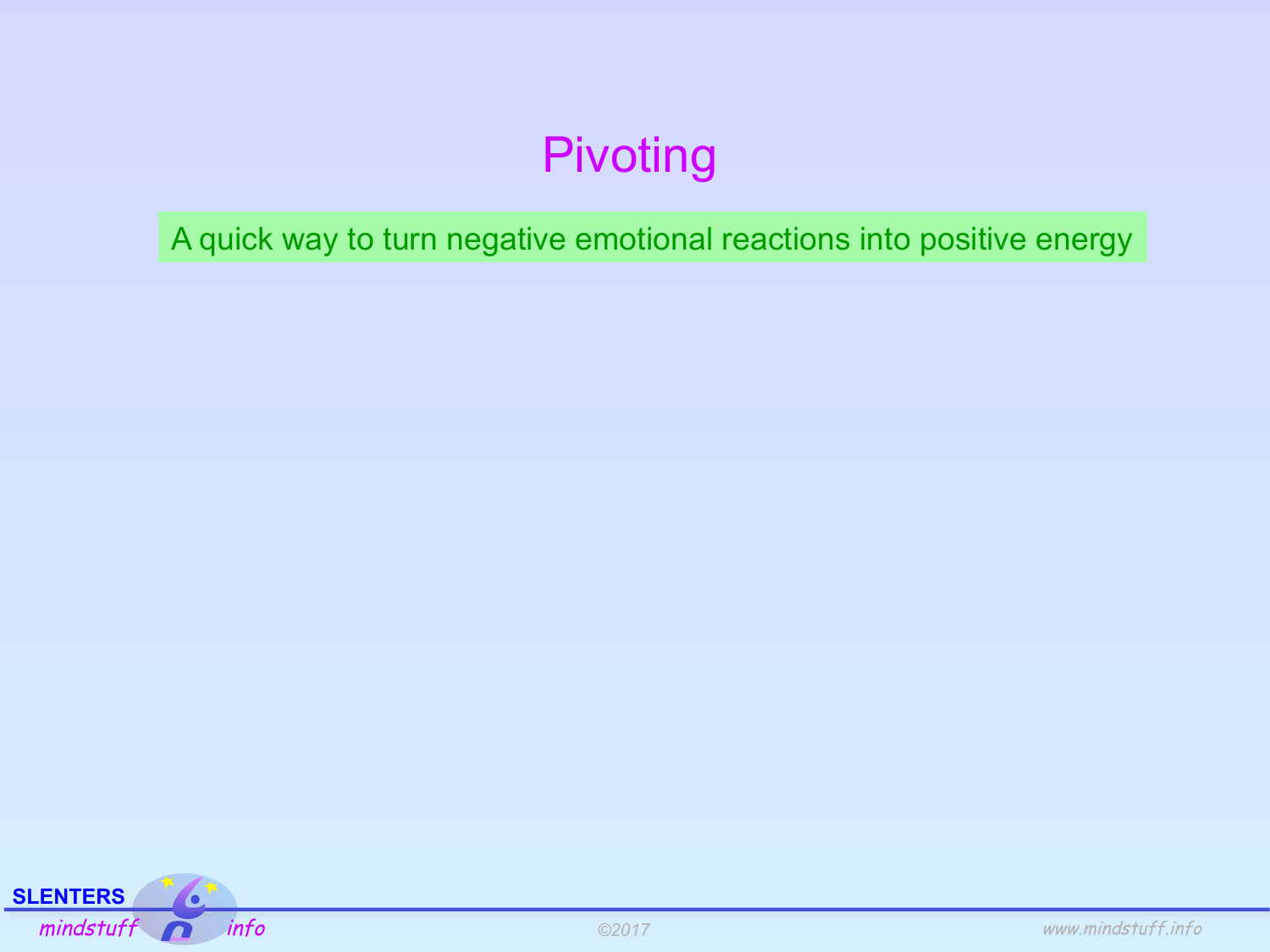A quick way to turn negative emotional reactions into positive energy

The basic process – a demonstration

#### Step one for you:

**Recollect** a recent example of a negative emotional reaction to a situation.

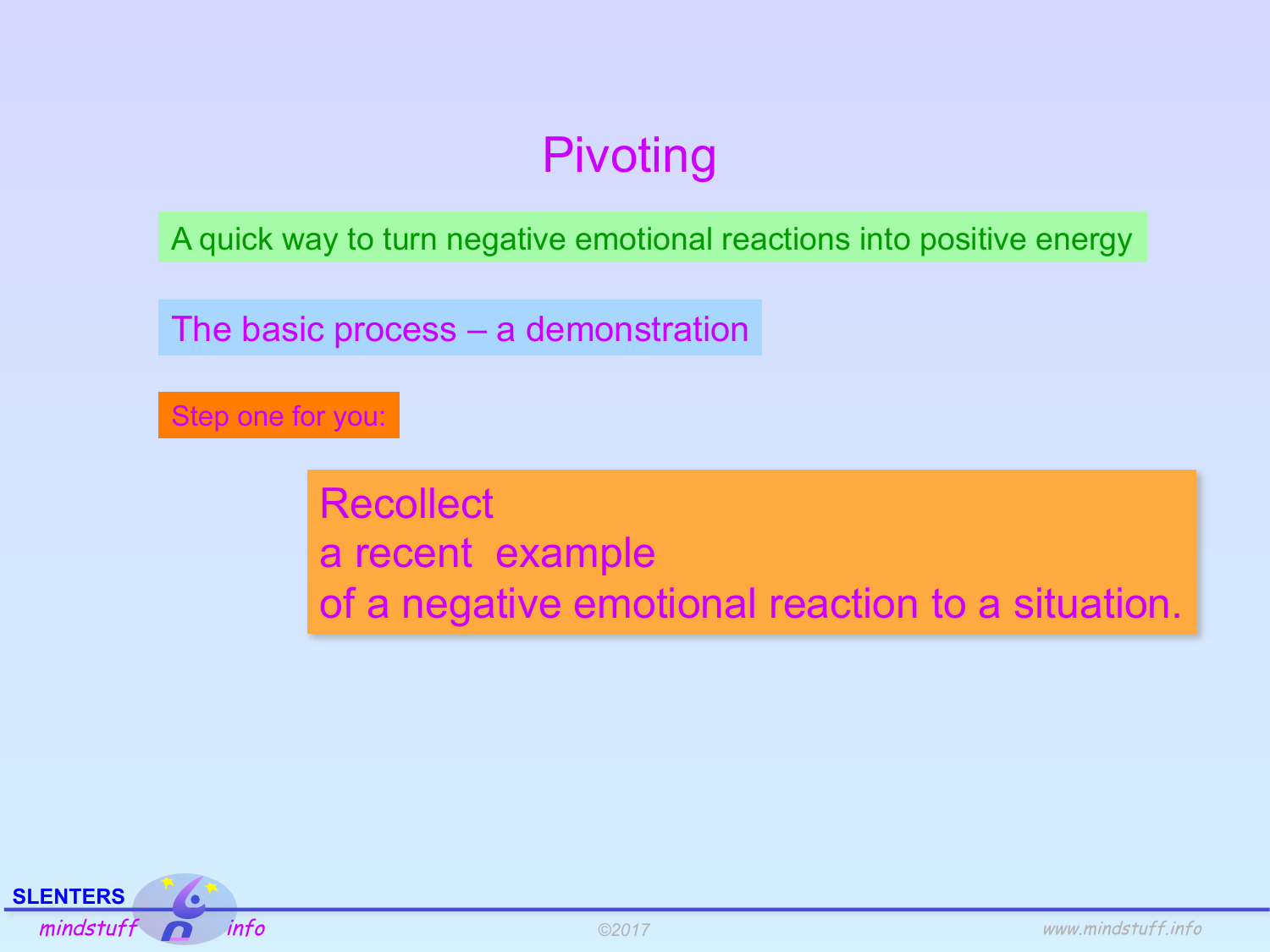A quick way to turn negative emotional reactions into positive energy

The basic process – a demonstration

Observation:

There is something you want.

Otherwise you do not feel any emotion

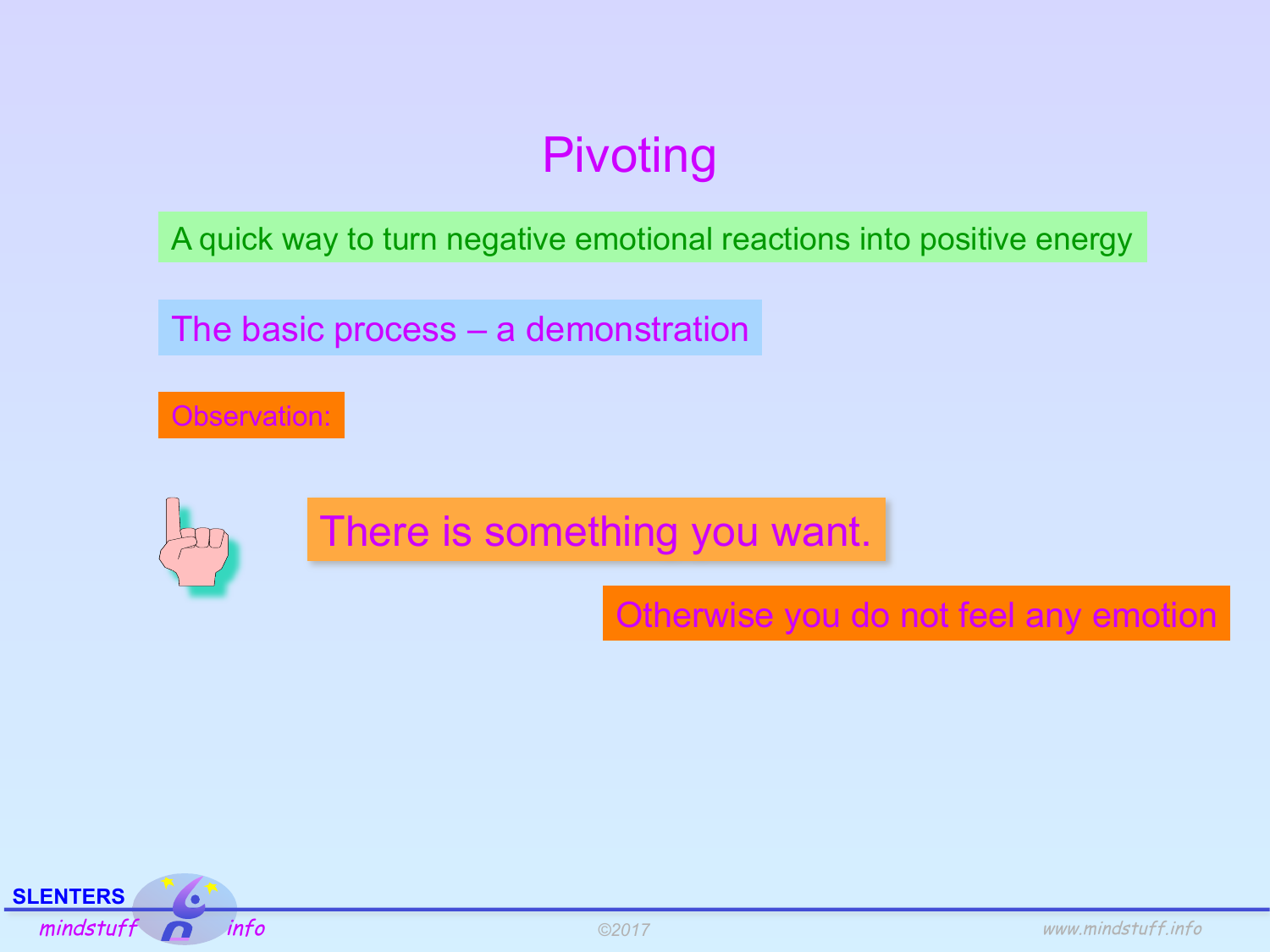A quick way to turn negative emotional reactions into positive energy

The basic process – a demonstration

There is something you want.

Otherwise you do not feel any emotion

You are not looking at what you want

but in the opposite direction



Observation: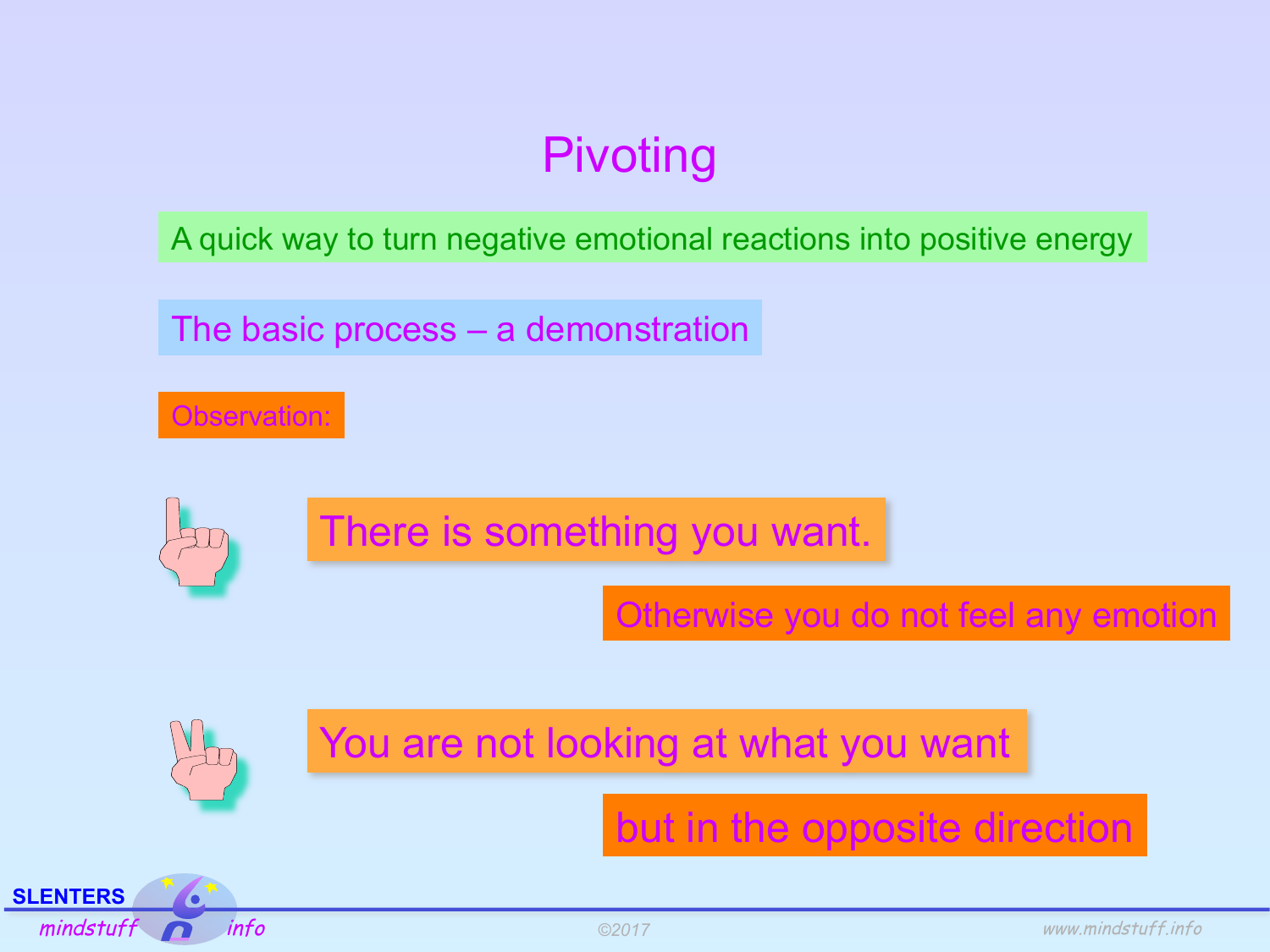A quick way to turn negative emotional reactions into positive energy

The basic process – a demonstration

#### Step two for you:

Ask: What do I want ?

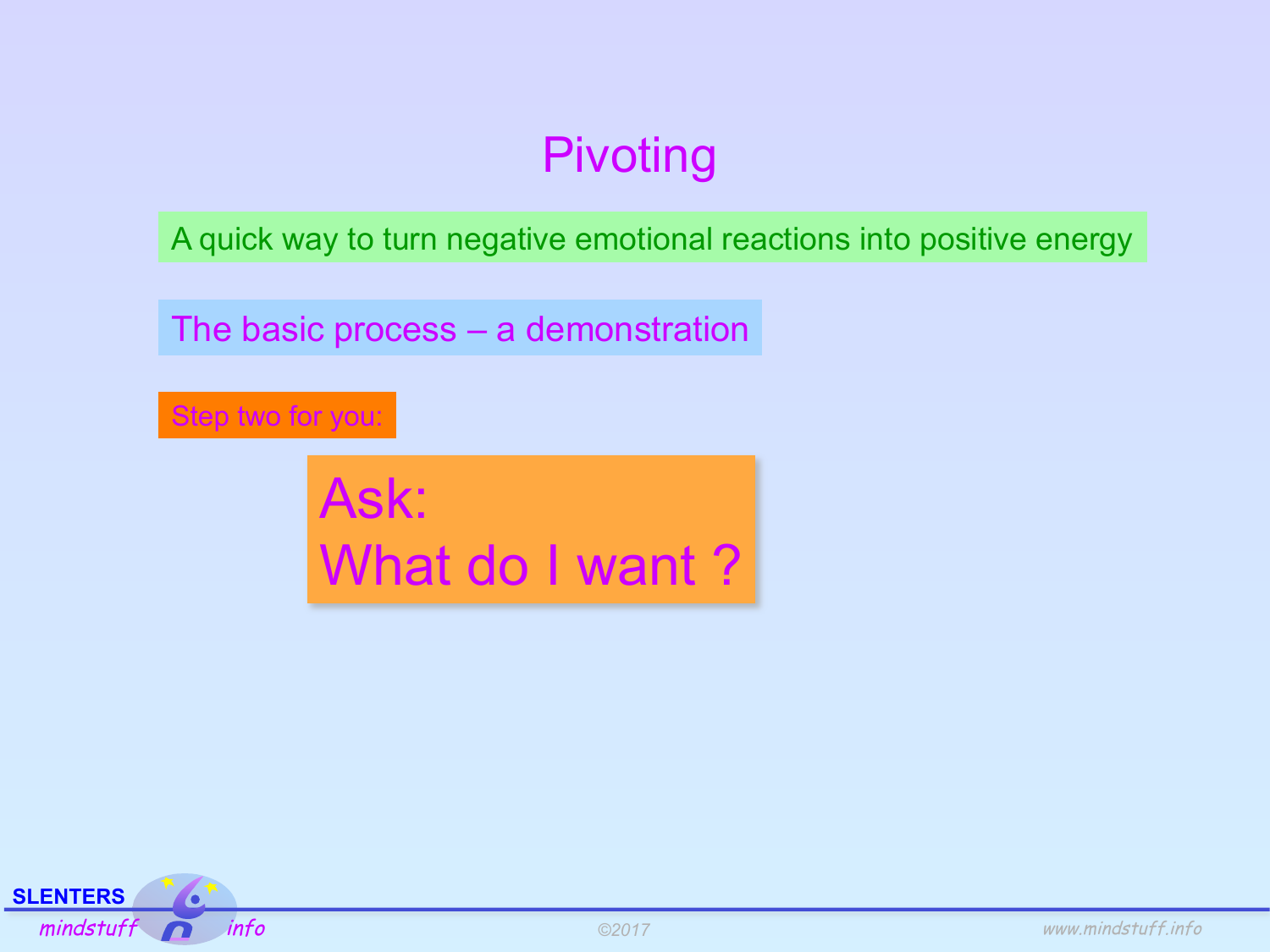A quick way to turn negative emotional reactions into positive energy

The basic process – a demonstration



Ask: What do I want ?



**SLENTERS** 

When the answer comes, pay attention to a slight bodily shift of relief. A release of tension.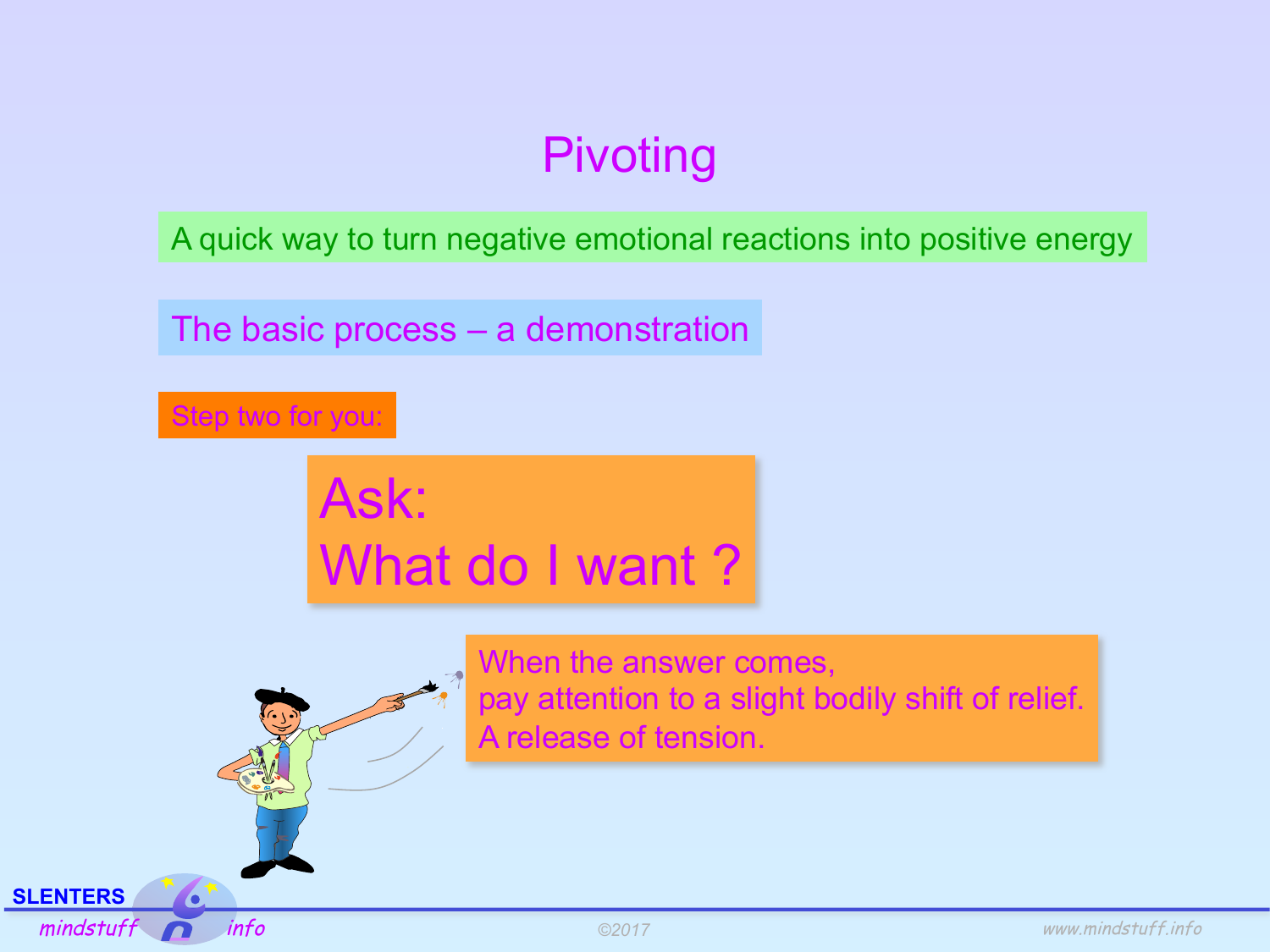## The process of Pivoting in quick succession



Whenever you feel negative emotions:



Beware, there is something you want!

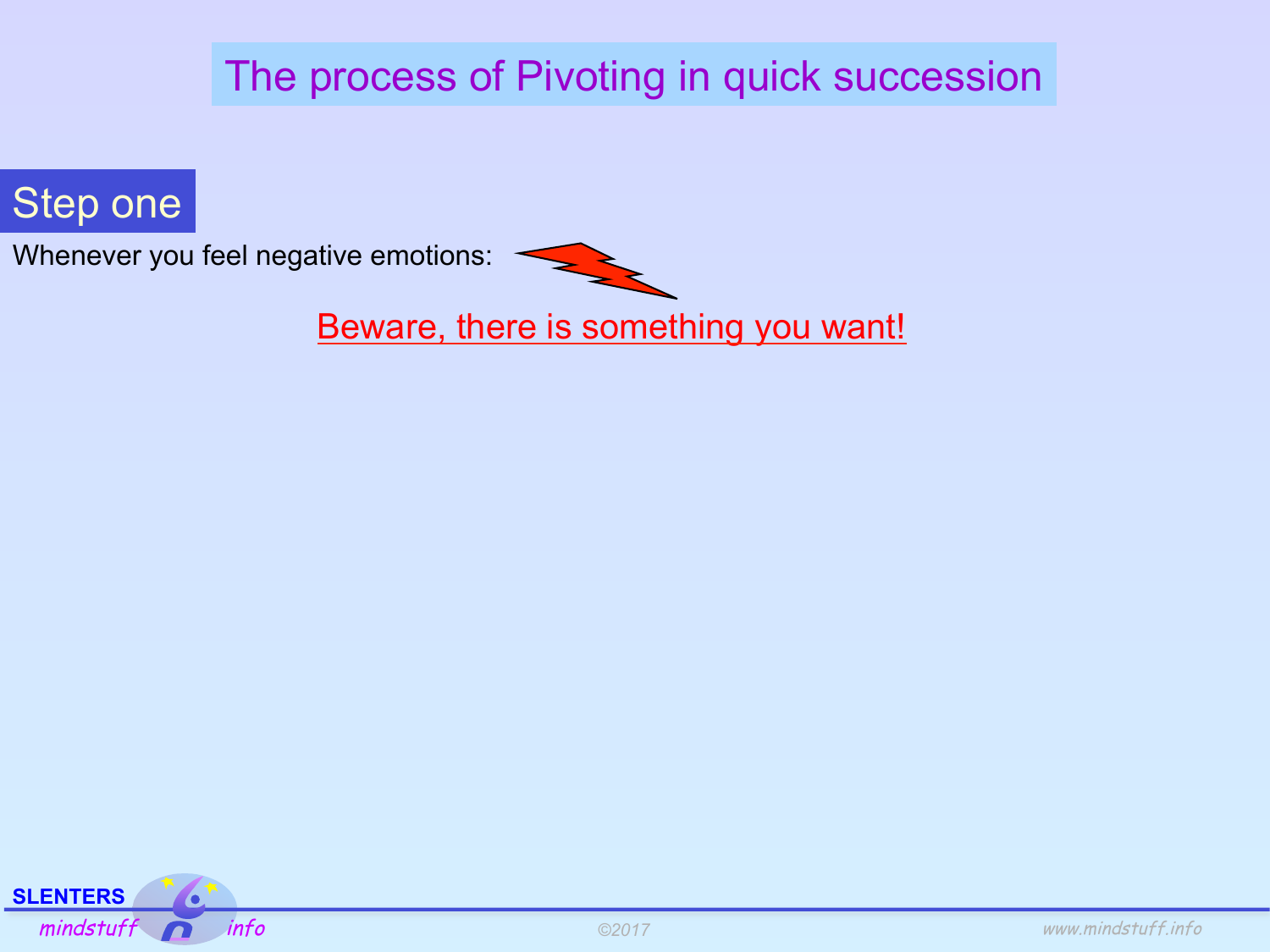## The process of Pivoting in quick succession

## Step one

Whenever you feel negative emotions:



#### Beware, there is something you want!

*Otherwise you would not feel emotions*



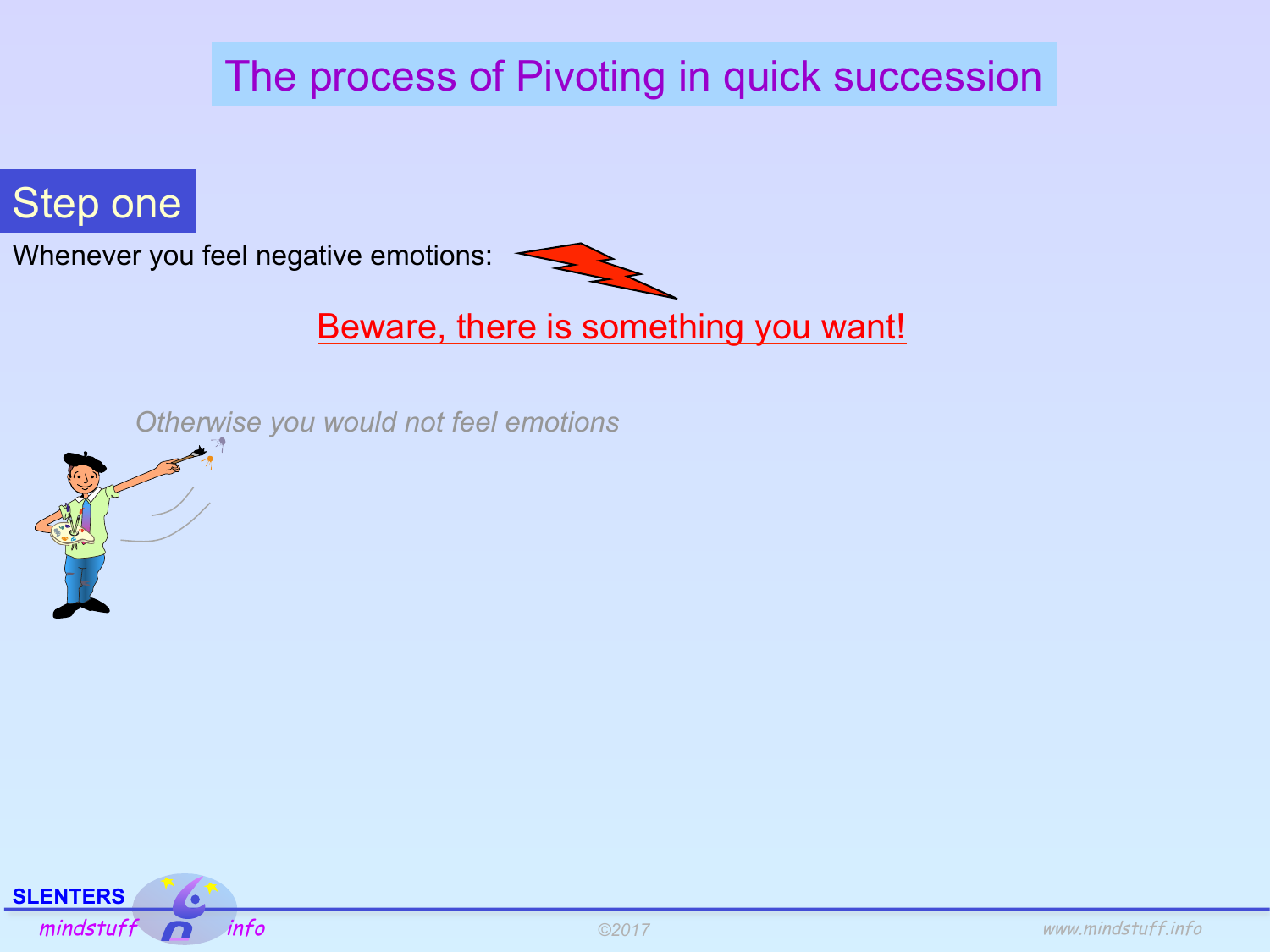## The process of Pivoting in quick succession

## Step one

Whenever you feel negative emotions:



#### Beware, there is something you want!

*Otherwise you would not feel emotions*





#### What do I want?

Attention to the 'felt sense'